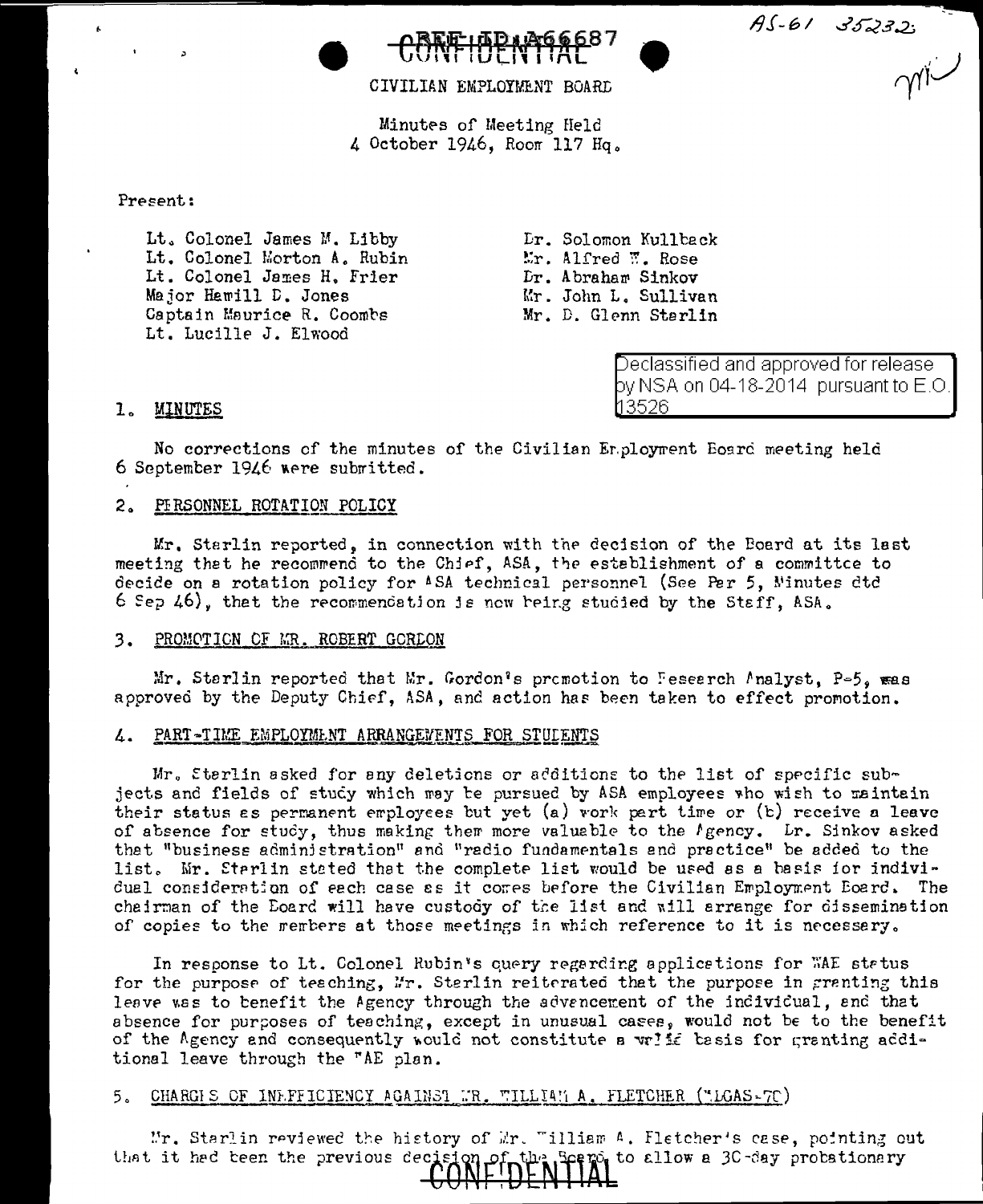

period in which this employee could prove himself capable of meeting job requirements; thet illness had prevented his return to work during July and August; that he took up his duties again on 3 September 1946; and that this case should again come before the Board for review so that a decision can be made by the Board relative to the pending charges of inefficiency.

Dr. Kullback stated that it is the consensus of the Rescarch & Development Division that by 18 October there will have been sufficient work performed by this employee to enable the Board to fairly evaluate his efforts. Dr. Kullback suggested that the impartial judgment of a technician outside the \gency, such as Mr. Perrot from the Office of the Chief Signal Officer, be sought. Mr. Starlin indicated that on another occasion Hr. Parrot was consulted, and thet laying the facts before him would not constitute a security violation since apparently clearance was previously made. Dr. Kullback pointed out that Mr. Fletcher's record has been noticeably better since he has returned to work after his recent illness. Mr. Starlin stated thet the Board had committed itself to a decision on Mr. FJetcher's suitability after the 30~day period, and he read for approval of the Board the draft of a letter he had prepared to be forwarded through the Chief, Research & Development Division, to Mr. Fletcher, setting forth the facts that he was on probation for thirty days and that a request was being made that work performed by him since *3* September 1946 be sent to the Board for review~ After some discussion it was agreed thet the sending of the above-mentioned letter to Mr. Fletcher would be held in abeyance and that Mr. Starlin would draft a letter to Mr. Fletcher's immediate supervieor, asking if the original charges of inefficiency were to be dropped or sustained. It was agreed that further action of the Board will depend upon the recommendation of the supervisor, and the decision to proceed with the charges or to drop them will be recorded in the minutes of the next meeting of the Board.

# 6. INTERPRETATION OF PAR 5 OF LETTER FROM ASA STAFF, SUBJ: CIVILIAN PERSONNEL DTD 9 SEPTEMBER 1946

Mr. Starlin stated there had been some confusion regarding the interpretation of Par 5 of a letter from the Staff dated 9 September 1946, subject: Civilian Personnel. This paragraph was originally thought to refer only to essential vacancies for hiring of personnel, but Mr. Starlin stated that he had received clarification indicating that all vacancies and transfers on the post would have to be authorized by  $WDGAS-21$ . Approval would be necessary for filling any and all vacancies, even to the case involving transfer of a person to another job considered more essential, in the same section, but suddenly vacated because of a resignation. Mr. Starlin further pointed out that this procedure would probably not be necessary after six months when a positive statement regarding personnel quotas for each division will be available.

Lt. Colonel Rubin stated that in his opinion the Staff did not realize what would be involved by making such an interpretation and did not mean the statement to be so far-reaching. Dr. Sinkov pointed out that there was room for interpretation of what constitutes a "vacancy," adding that the table of organization is not so clearly defined that one can say there are exact numbers of positions and vacancies. Lt, Colonel Rubjn stated that it is reasonable to assume a vacancy exists if e new job is created and has never been filled before. Dr. Kullback stated he thought the purpose of the paragraph was to institute a control, through determining what work is considered essential and non=essential; Lt. Colonel Rubin suggested thet the persons best qualified to decide what positions are essential are the division chiefs; Lt. Colonel Libby agreed that the Staff almost always would be guided by the recommendations of the division chiefs. Mr. Rose proposed that the Board recommend to Staff that  $pro$ motions, dereotions, or transfers of personnel already hired (particularly when the nature of the jobs is the same), not be considered in this category. Dr. Sinkov added